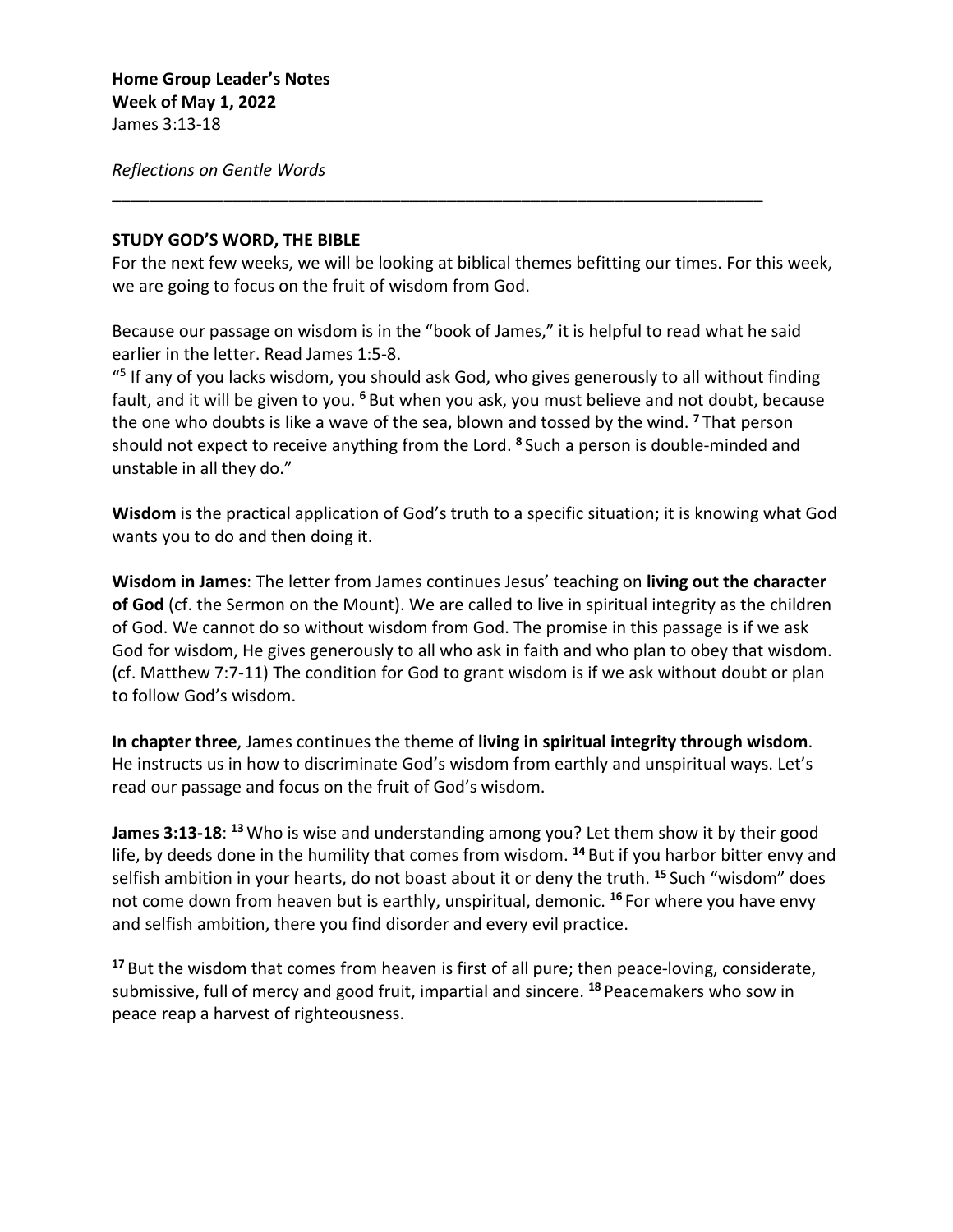## **Consider these questions:**

What is the test of wisdom? What shows, good life, deeds done. (Wisdom is the application of what God has revealed.)

What evidences reveal that something is not God's wisdom? Bitter envy, selfish ambition, boasting, denying the truth.

What are the sources of these negative actions? How broad is the influence of those sources? Earthly (the flesh), unspiritual (the world), demonic (the devil). This brings evil practices and disorder to the entire world. (Yep, we're seeing it today, right?)

What are the evidences of the wisdom from above (heaven, God)? Pure (without defilement), peace-loving, gentle (considerate, giving up power for the sake of others), submissive (yielding, willing to obey), merciful, bearing good fruit, impartial (single-minded in devotion to God, and sincere (without hypocrisy).

List description of a person living in God's wisdom. Peacemakers who bring peace (absence of contention) resulting in righteousness (words and actions that are like or please God).

How are these connected with the character of God? God's people, who have the Spirit of God within, should be speaking and acting out the character of God: mercy and peace-giving, righteous, gentle (like Jesus), sincere and pure.

## **DISCUSS TOGETHER**

How does this passage compare to what is happening in our world? It is easy to see that our world is living out the character of Satan (demonic) and not our Holy God. However, it is easy to focus on the darkness rather than the light, to point out what is wrong instead of trusting God to bring His goodness into our needy world.

In what ways is this passage a reflection of the character of God? From what we read in James, how can we live out His character? What holds us back? As children of God, we should be seeking His wisdom (chapter one) and living out the character of God. We slip into the ways of the flesh, the world, and the devil when we follow the wisdom of the world. That is, we drift from who we are (children of God) when we set out desires on what the world promises instead of seeking and living out the wisdom of God.

Which of these descriptions do you desire in your own life? Why? Our impluse answer will be to say that we desire to live in the wisdom of God. But the truth is that we live in America which promises (and doesn't deliver) a security of happiness of idols rather than the living God. This passage is helpful to unveil the truth of whose wisdom we are following. Do I see envy, selfish ambition, or other signs of selfishness? Or do I see the wisdom from above (heaven, God)?